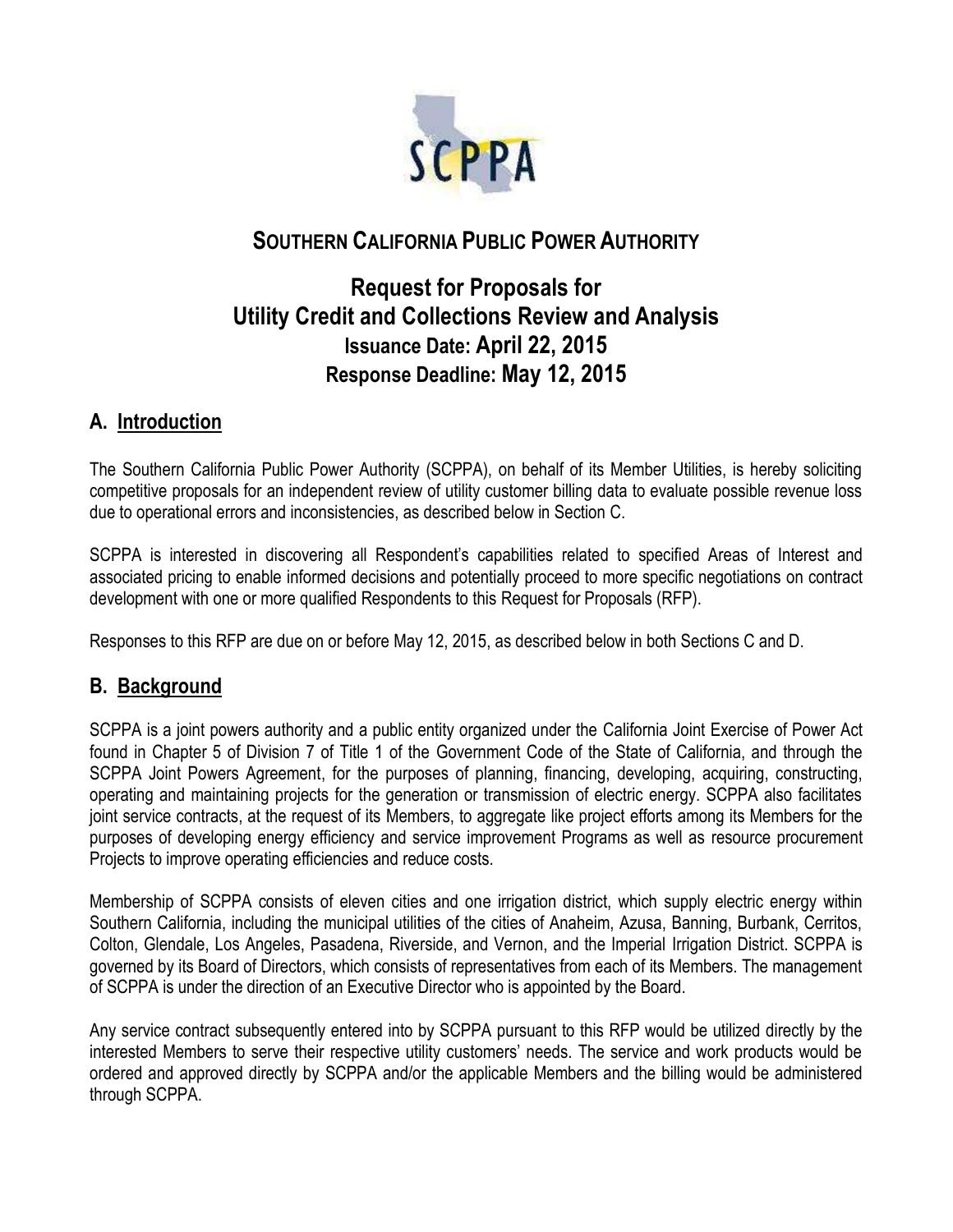### **C. Areas of Interest**

Certain SCPPA Members, including the Los Angeles Department of Water and Power, with approximately 1.6 million customers, have expressed potential interest in evaluating their methods for managing receivables and arrears to identify collections systems' improvement opportunities related, but not limited to: improving customer service; reducing customer energy usage; collection and severance activities; credit risk management; behavioral modeling; customer communications; deposit assessments; write-off procedures; and customer payment options. Any such studies or reviews would be intended to improve operations, limit or minimize arrears and write-off's, and meet the needs and desire of municipalities to improve electric service and reduce costs.

The primary focus of any review or analysis will be:

- Collections plan for minimizing arrears and supporting customers of all customer classes and segments through the bill payment process
- Processes related to collections, severance, and write-off for all customer classes and segments
- Processes related to customer communications
- Systems related to the collections, severance, write-off, notification, credit management, bankruptcy and legal judgments, behavioral modeling and analysis, and performance monitoring functions
- Policies and procedures for customer credit reporting, skip tracing, behavioral modeling, and other related functions
- Monitoring, reporting and tracking of key performance indicators
- Communications and notifications to customers of all classes and segments
- Employee training and readiness in supporting customers of all classes and segments
- Quality assurance practices and procedures
- Other related processes, systems, policies, and procedures

The analysis may require the Respondent to provide, but not be limited to, the following:

- Demographic information
- Benchmarking data and reports
- Best Practice information and reports
- Others, as identified and defined by Respondent

At a minimum, the anticipated and expected deliverables from any such analysis, as outlined above, would include:

- Report to optimize Member's collection plan
- Report of operational recommendations to minimize arrears and days sales outstanding, in the near and long term
- Report of circumstances and processes resulting in increased arrears and days sales outstanding, with specific recommendations to remedy or repair the cause
- Projections of arrears and receipts by customer class, with specific recommendations per class and minimum revenue impact
- Root cause analysis to identify operational issues and gaps
- Business process maps identifying as-is and to-be processes for improving credit and collections functions
- Requirements, functional designs, and test plans to implement new and updated system and functional capabilities
- Strategy and resource plan to establish a behavioral modeling function to support credit and collections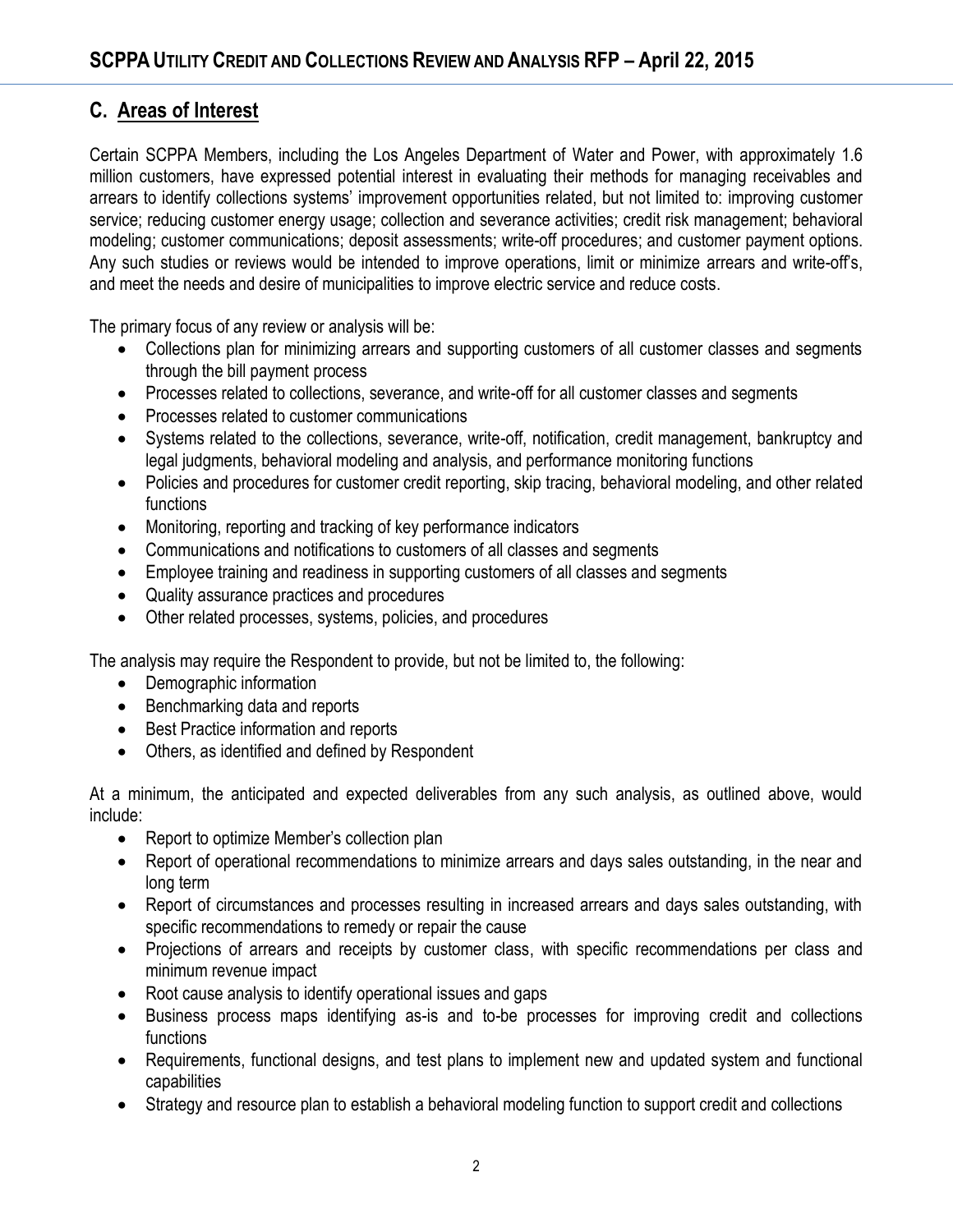Further, SCPPA is most interested in working with firms who possess sufficient experience and knowledge to perform the analyses and provide the services requested herein. To that end, at its sole discretion, SCPPA may provide additional weighting in the evaluation of firms who can demonstrate that they have performed work within the past two years at one (or more) utility (utilities):

- that provides at least two of the following commodities: electricity, gas, and water;
- with annual revenue greater than \$2 billion;
- that serves the following customer classes: commercial, residential, multi-residential, governmental, and industrial;
- with a varied residential customer base that is at least 20% Hispanic; and
- that uses the Oracle Customer Care and Billing system for its billing and credit and collection operations.

### **Timeline / Schedule\***

| <b>SCPPA Utility Credit and Collections Review and Analysis RFP Selection Process</b> |                       |
|---------------------------------------------------------------------------------------|-----------------------|
| <b>Schedule of Requirements</b>                                                       | <b>Target Date(s)</b> |
| <b>Issue RFP</b>                                                                      | April 22, 2015        |
| Responses Due                                                                         | May 12, 2015          |
| Review of Responses                                                                   | May-June 2015         |
| Interviews (if necessary)                                                             | May-June 2015         |
| Selection of Respondent(s)                                                            | May-June 2015         |

**\***Timeline/Schedule is subject to change.

### **D. Proposal Submission Required Elements**

#### **1. Transmittal Letter Content:**

- a. A brief statement of the Respondent's understanding of the work to be done and commitment to perform the work as scheduled, including:
	- i) statement of work specifications; and
	- ii) reference to any proposed contractual terms and conditions required by the Respondent; and
	- iii) a summary of exceptions taken to the RFP requirements; and
	- iv) any and all expectations from SCPPA including, but not limited to: requirements definitions, strategy refinement, and staffing requirements to support the proposed project or program implementation.
- b. An officer authorized to bind must sign the proposal on behalf of the Respondent and must include the following declarations on the transmittal letter:

"This proposal is genuine, and not sham or collusive, nor made in the interest or in behalf of any person not herein named; the Respondent has not directly or indirectly induced or solicited any other Respondent to put in a sham bid, or any other person, firm or corporation to refrain from submitting a proposal; and the Respondent has not in any manner sought by collusion to secure for themselves an advantage over any other Respondent."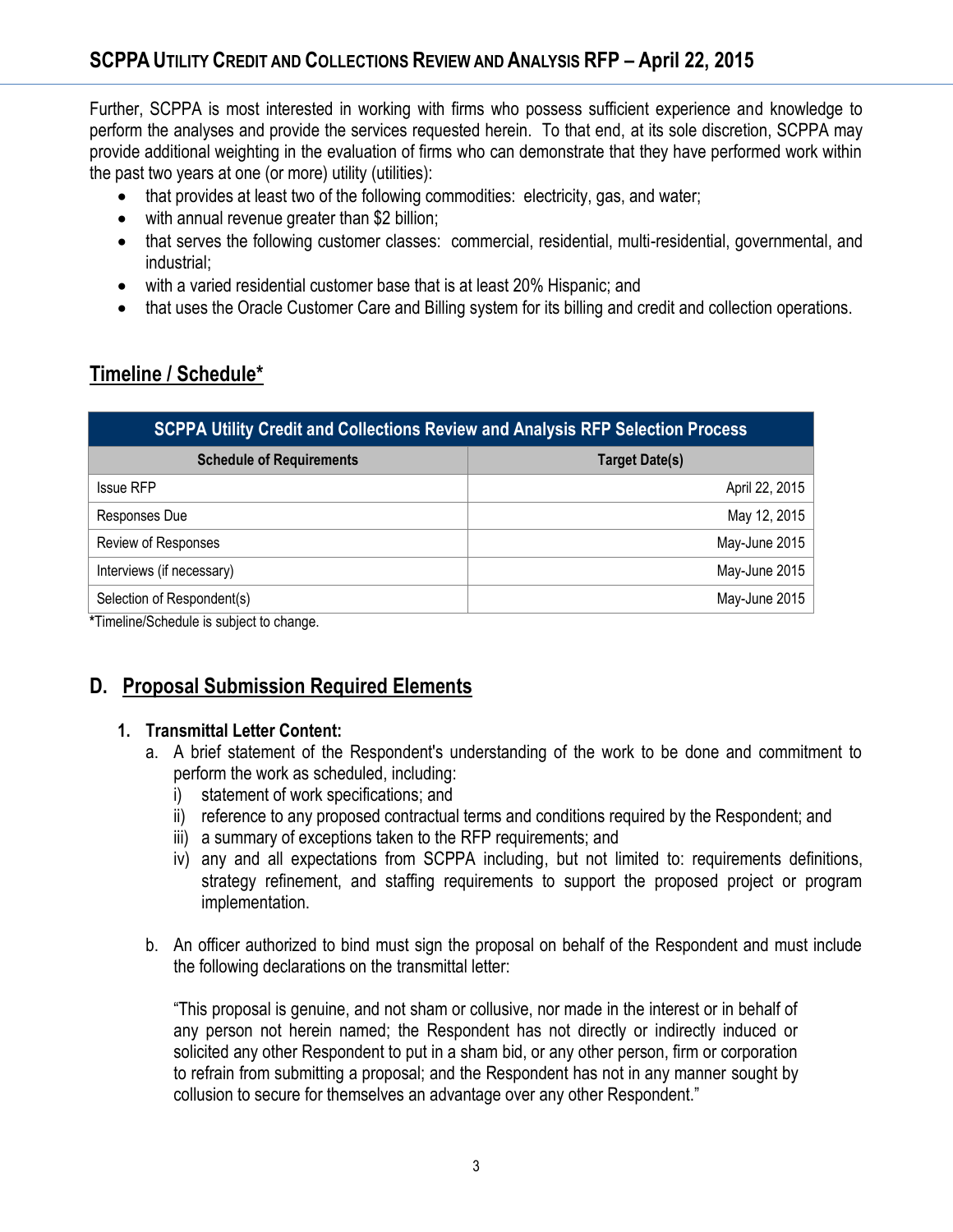- **2. Respondent Information**: Provide legal name of Company or Individual, physical street address, the name(s) and title(s) of the individual(s) authorized to represent the Respondent, including telephone number(s) and email address(es).
- **3. Proposal:** Proposals must include a description of the proposed project or program, how it meets (or does not meet) each of the objectives of this RFP, and a detailed description addressing all of the Areas of Interest. Respondents may also include additional services, products, tasks, task elements and/or functions that may not be part of or included in the RFP, but are deemed by the Respondent to be pertinent and potentially valuable to SCPPA or its Members. SCPPA will have full discretionary authority to consider, accept and/or reject without cause such supplemental information that is not directly requested, included in or made part of the RFP.
- **4. Fees:** Pricing in all Proposals should be made based on good faith estimates of the requirements defined in this RFP. Please include all necessary details of specific examples or estimates of the fees, labor rates and service charges. Describe how the fees, rates or charges will be determined. Respondents shall also be prepared to provide a breakdown of the applicable overheads and fringe benefit costs that are part of any labor rates and other direct costs associated with the services to be performed.

Respondents are required to include a fixed fee or cost structure for the defined deliverables; including the hourly fee basis for functions performed that will be defined in a task order(s) to meet all deliverables and associated requirements. Related expenses shall be estimated and included in any fixed or hourly fees. Costs related to any purchased report or data, which is pre-authorized by the Member, shall be itemized and submitted for reimbursement at cost, with no mark-up costs.

SCPPA may be willing to consider other pricing alternatives that Respondents may identify and define.

- **5. Experience:** Respondent shall clearly identify project participants and management team, including the specifications presented within Section C, as well as the following:
	- a. Describe your firm's experience as may be applicable to this RFP, your organizational structure, management qualifications, and other contract related qualifications, including number of years firm has been in business.
	- b. Specify key employees and describe their qualifications, experience and duties related to this RFP, including the office location(s) where work will be performed, in addition to the physical street address referenced above.
	- c. Provide a statement or declaration of Respondent's commitment to retain and use the key employees as identified in any Response, including their availability to initiate and sustain the work, as well as plans for supplemental employees if key personnel are not available to assure project delivery.
	- d. State whether Respondent will use subcontractors to perform services pursuant to the contract. Should the use of subcontractors be offered, the Respondent shall provide the same assurances of competence for the subcontractor, plus the demonstrated ability to manage and supervise the subcontracted work. Subcontractors shall not be allowed to further subcontract with others for work. The provisions of any contract resulting from this RFP shall apply to all subcontractors in the same manner as to the Respondent.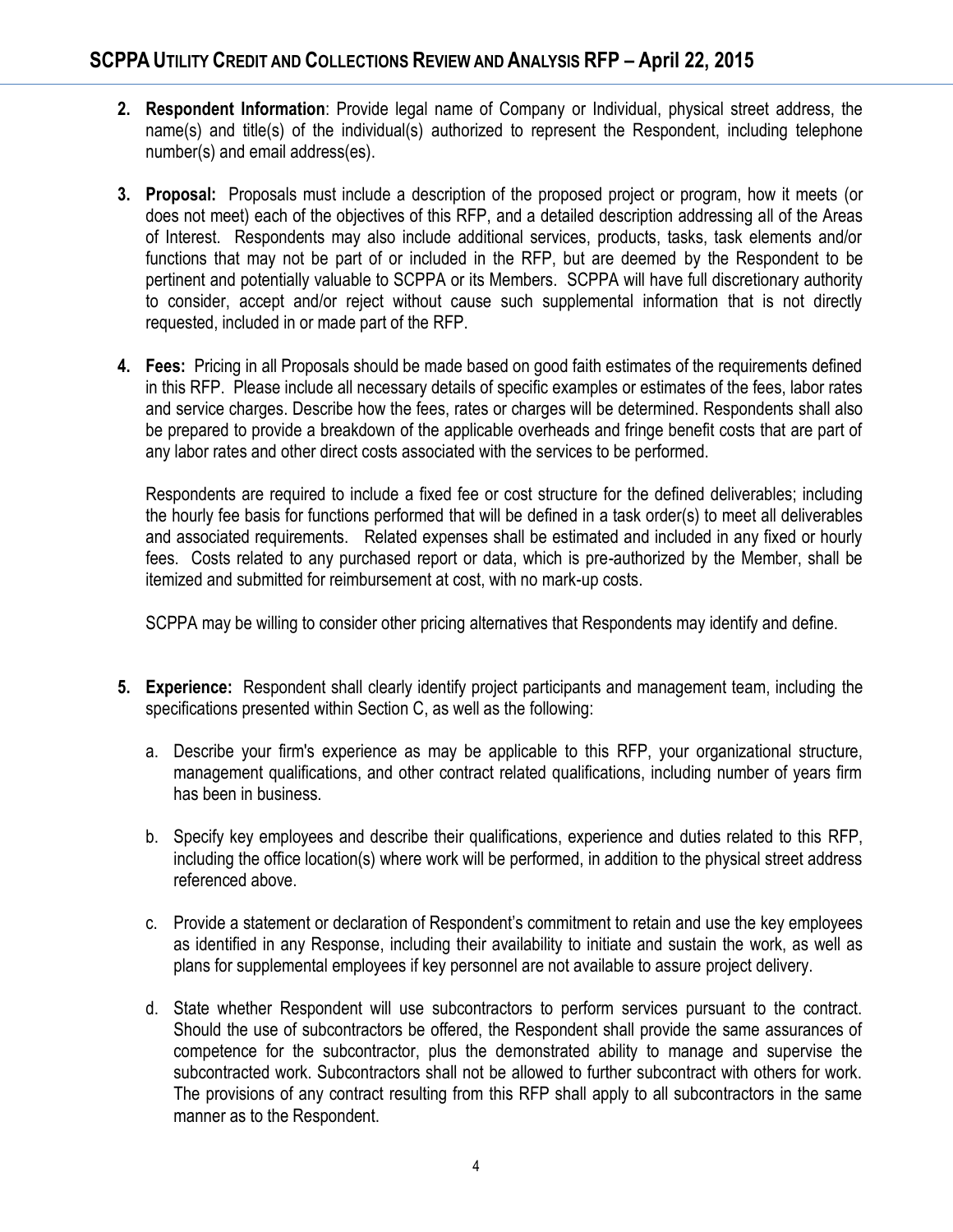e. Respondent shall indicate any and all pending litigation that could affect the viability of Respondent's proposal, continuance of existing contracts, operation or financial stability.

#### **6. References:**

- a. Describe whether the Respondent has, within the last five (5) years, rendered any service to SCPPA or to any of SCPPA's Members, either as a contractor or subcontractor, either under the current Respondent's name or any other name or organization. If so, please provide details (status as prime or subcontractor, brief description of the contract, contract start and end date, the contract administrator name, and total actual contract expenditures).
- b. If the Respondent has not rendered any service within the last five (5) years to SCPPA or to any of SCPPA's Members, then please provide references over that period with the details described above including the counterparty for which services were provided.
- c. Identify existing related or relevant projects or programs which Respondent developed and/or operates that would demonstrate Respondent's capabilities in this area.
- d. Describe relevant program development and implementation experience, approach, and provide a list of references for similar projects completed.

#### **E. Proposal Submission Delivery Requirements**

There will not be an initial or pre-bid conference for Respondents or this RFP.

Clarification questions may be addressed to **bcope@scppa.org** referencing "Credit and Collections RFP" and the potential Respondent's name in the subject line, on or before 4:00PM PDT on May 1, 2015.

Answers to all questions will be provided to the inquisitor via e-mail within 3 business days from the date received. Answers to questions that SCPPA, at its sole determination and discretion, deems to be substantive or that would place the inquisitor at a distinct and unfair advantage to other potential Respondents will be posted on SCPPA's website at http://www.scppa.org/Downloads/RFP within 5 business days from the date received, but no later than 5:00PM PDT on May 5, 2015.

One (1) hard copy of your response, including a transmittal letter of authentic offer with wet-ink authority signature, and any supporting documentation should be delivered no later than 4:00PM PDT on Thursday, May 12, 2015 to:

> Southern California Public Power Authority Credit and Collections Review Attention: Bryan Cope 1160 Nicole Court Glendora, California 91740

One (1) electronic copy of your proposal should also be delivered to the address above, preferably on a CD or USB flash drive, or alternatively e-mailed to bcope@scppa.org no later than the time and date referenced above.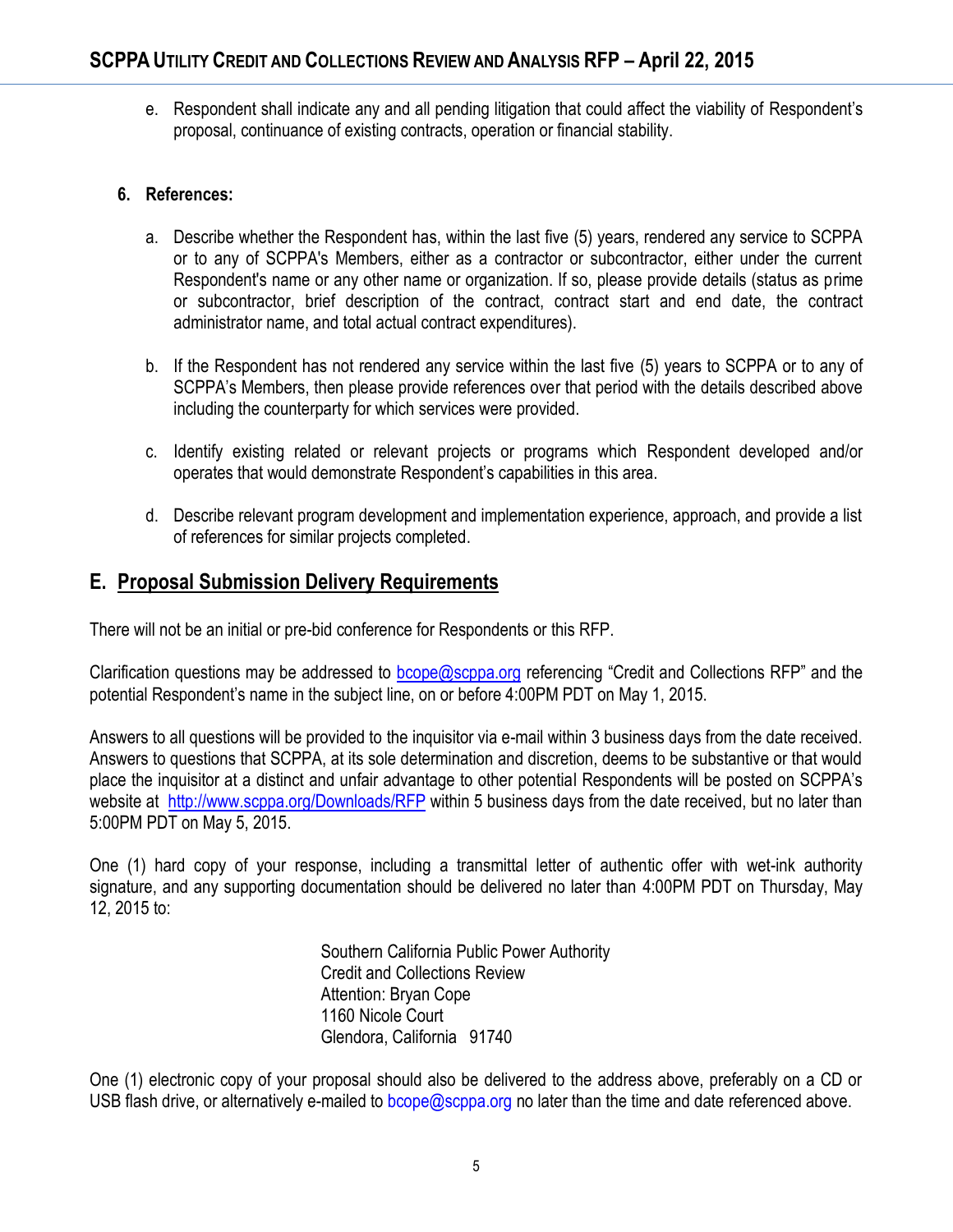No contact should be made with the Board of Directors, committees or working group representatives, or SCPPA Members concerning this RFP. Failure to adhere to this condition could be grounds for summary rejection of any Response to this RFP.

All information received by SCPPA in response to this RFP is subject to the California Public Records Act and may be subject to the California Brown Act and all submissions may be subject to review in the event of an audit.

### **F. Terms and Conditions**

- 1. SCPPA reserves the right to cancel this RFP at any time, reject any and all proposals and to waive irregularities.
- 2. SCPPA shall determine at its sole discretion the value of any and/or all proposals including price and non-price attributes.
- 3. Proposals may be sub-divided or combined with other proposals, at SCPPA's sole discretion.
- 4. SCPPA shall perform an initial screening evaluation to identify and eliminate any proposals that are, for example, not responsive to the RFP, do not meet the minimum requirements set forth in the RFP, are not economically competitive with other proposals, or are submitted by Respondents that lack appropriate creditworthiness, sufficient financial resources, or qualifications to provide dependable and reliable services for this RFP.
- 5. SCPPA reserves the right to submit follow up questions or inquiries to request clarification of information submitted and to request additional information from any one or more of the Respondents.
- 6. SCPPA reserves the right, without qualification and in its sole discretion, to accept or reject any or all proposals for any reason without explanation to the Respondent, or to make any award to that Respondent, who, in the opinion of SCPPA, will provide the most value to SCPPA and its Members.
- 7. SCPPA may decline to enter into any potential engagement agreement or contract with any Respondent, terminate negotiations with any Respondent, or to abandon the request for proposal process in its entirety.
- 8. SCPPA reserves the right to make an award, at its sole discretion, irrespective of price or technical ability, if SCPPA determines that to do so would result in the greatest value to SCPPA and its Members.
- 9. Those Respondents who submit proposals agree to do so without legal recourse against SCPPA, its Members, their directors, officers, employees and agents for rejection of their proposal(s) or for failure to execute or act on their proposal for any reason.
- 10. SCPPA shall not be liable to any Respondent or party in law or equity for any reason whatsoever for any acts or omissions arising out of or in connection with this RFP.
- 11. SCPPA shall not be liable for any costs incurred by any Respondents in preparing any information for submission in connection with this RFP process or any and all costs resulting from responding to this RFP. Any and all such costs whatsoever shall remain the sole responsibility of the Respondent.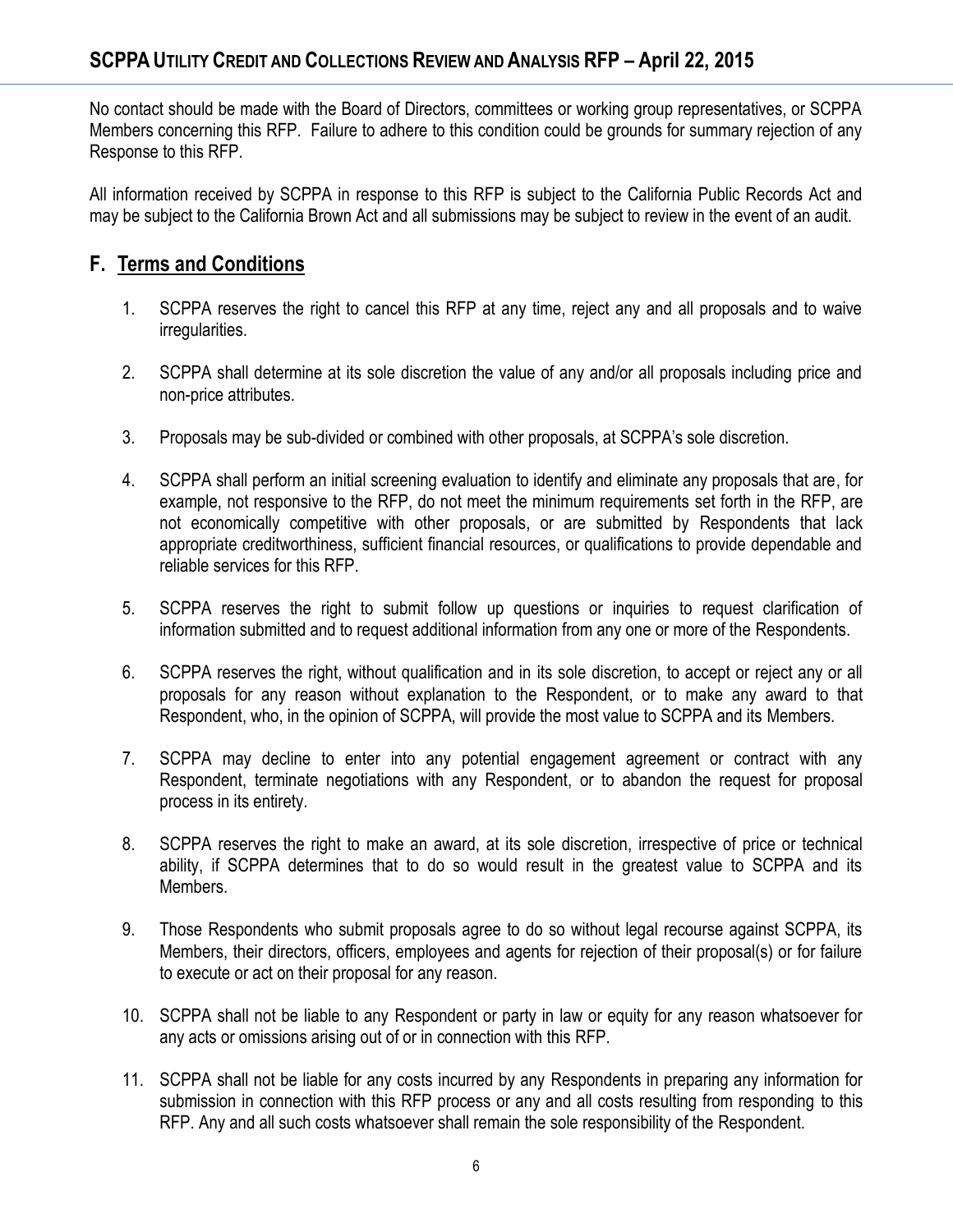- 12. SCPPA may require certain performance assurances from Respondents prior to entering into negotiations for work that may result from this RFP. Such assurances may potentially include a requirement that Respondents provide some form of performance security.
- 13. Prior to contract award, the successful Respondent shall supply a detailed breakdown of the applicable overheads and fringe benefit costs that are part of the labor rates and other direct costs associated with the services to be performed.
- 14. SCPPA Members, either collectively or individually may contact Respondents to discuss or enter into negotiations regarding a proposal. SCPPA is not responsible or liable for individual Members interactions with the Respondent which are not entirely conducted through SCPPA or at SCPPA's option or election to engage the Respondent as defined within the RFP.
- 15. Submission of a Proposal constitutes acknowledgement that the Respondent has read and agrees to be bound by the terms and specifications of this RFP and any addenda subsequently issued by SCPPA.
- 16. Information in this RFP is accurate to the best of SCPPA's and its Members' knowledge but is not guaranteed to be correct. Respondents are expected to complete all of their due diligence activities prior to entering into any final contract negotiations with SCPPA.
- 17. SCPPA reserves the right to reject any Proposal for any reason without cause. SCPPA reserves the right to enter into relationships with more than one Respondent, can choose not to proceed with any Respondent with respect to one or more categories of services, and can choose to suspend this RFP or to issue a new RFP that would supersede and replace this RFP.

#### **G. Additional Requirements for Proposal**

- 1. **Consideration of Responses:** Submitted proposals should be prepared simply and economically, without the inclusion of unnecessary promotional materials. Proposals should be submitted on recycled paper that has a minimum of thirty percent (30%) post-consumer recycled content and duplex copied (double-sided pages) where possible.
- 2. **Insurance, Licensing, or other Certification:** If selected, the Respondent will be required to maintain sufficient insurance, licenses, or other required certifications for the type of work being performed. SCPPA or its Members may require specific insurance coverage to be established and maintained during the course of work and as a condition of award or continuation of contract.
- 3. **Non-Discrimination/Equal Employment Practices/Affirmative Action Plan:** If selected, the Respondent and each of its known subcontractors may be required to complete and file an acceptable Affirmative Action Plan. The Affirmative Action Plan may be set forth in the form required as a business practice by the Department of Water and Power of the City of Los Angeles which is SCPPA's largest Member.
- 4. **Living Wage Ordinance:** If selected, the Respondent may be required to comply with the applicable provisions of the City of Los Angles Living Wage Ordinance and the City of Los Angeles Service Contract Workers Retention Ordinance. The Living Wage Ordinance provisions are found in